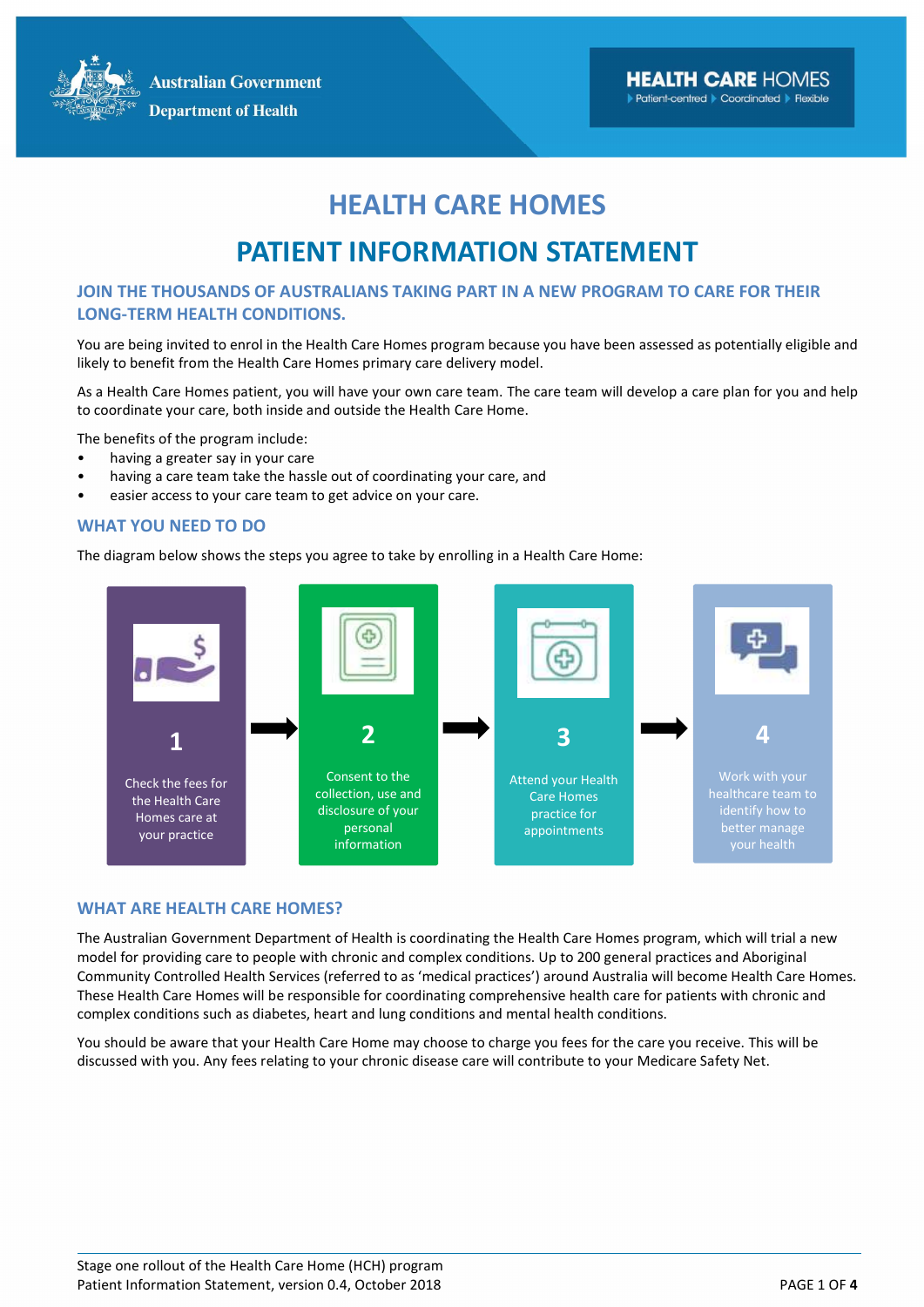#### FURTHER INFORMATION ON THE PROGRAM

For more information about the Health Care Homes program, and what it means to enrol, please refer to the Health Care Homes Brochure provided to you by your medical practice.

The information on the following pages explains what will happen to your personal information if you are eligible and choose to enrol in the Health Care Homes program, including how it will be used for the evaluation of the program, and how your privacy will be protected.

If you have any questions regarding the program or the evaluation of the program, contact healthcarehomes@health.gov.au

### $E_{\infty}$  PROGRAM QUESTIONS

#### Do I have to participate in Health Care Homes?

It is up to you whether you would like to participate in the Health Care Homes program. For you to be assessed/potentially eligible for the Health Care Homes program and to receive health services under its model of primary health care, you will need to consent to the collection, use and disclosure/sharing of your personal information as explained in the section below.

If you do not agree to provide your personal information, you will not be able to participate in the Health Care Homes program. This will not change your current relationship with your health service. You will still be able to receive health care from them as normal.

### $\overrightarrow{\theta}$  PRIVACY AND YOUR DETAILS

This section contains important information about your privacy if you are eligible and choose to enrol in the Australian Government's Health Care Homes program. It explains how your personal information (i.e. information about you) will be collected, used and disclosed/shared as part of the Health Care Homes program and evaluation. This may include personal information that is collected in relation to a Medicare program. You should read this section of the document together with other privacy-related information that your medical practice gives you about how they manage your personal information.

#### What will my health service do with my personal information?

Your medical practice will use or disclose your personal information to manage your health and related functions including to:

- determine your risk of unplanned hospital admission (represented by a 'risk tier' rating of 1, 2 or 3),
- identify health services that may help you, and help you avoid unplanned hospital admissions,
- register you in the Health Care Homes program and claim payment from the Australian Government for care provided to you under the Health Care Homes program. To do this, your health service will disclose some details about you to the Australian Government Department of Human Services, including your name, date of birth, Medicare card number and reference number and your risk tier rating, and
- comply with its obligations for participation under the Health Care Homes program, including disclosing your personal information to the Department of Health when necessary for compliance purposes.

#### What will the government do with my personal information?

The Department of Human Services will use or disclose your personal information to:

- pay your medical practice for health services you receive under the program,
- monitor your medical practice's participation in the program,
- administer the program,
- advise the health department in your State or Territory of your enrolment in the Health Care Homes program to facilitate the coordination of care that may be delivered to you by hospitals in your State or Territory,
- obtain your Centrelink concessional status and provide this to the Department of Health. This information may be used for policy development; and
- inform improvements to health services funding, management, and planning and for evaluation and research purposes by providing your personal information to the Commonwealth secure data linkage unit – the Australian Institute of Health and Welfare (AIHW). This personal information may be obtained from your Medicare contact details held by the Department of Human Services. None of your personal information will be disclosed by the AIHW.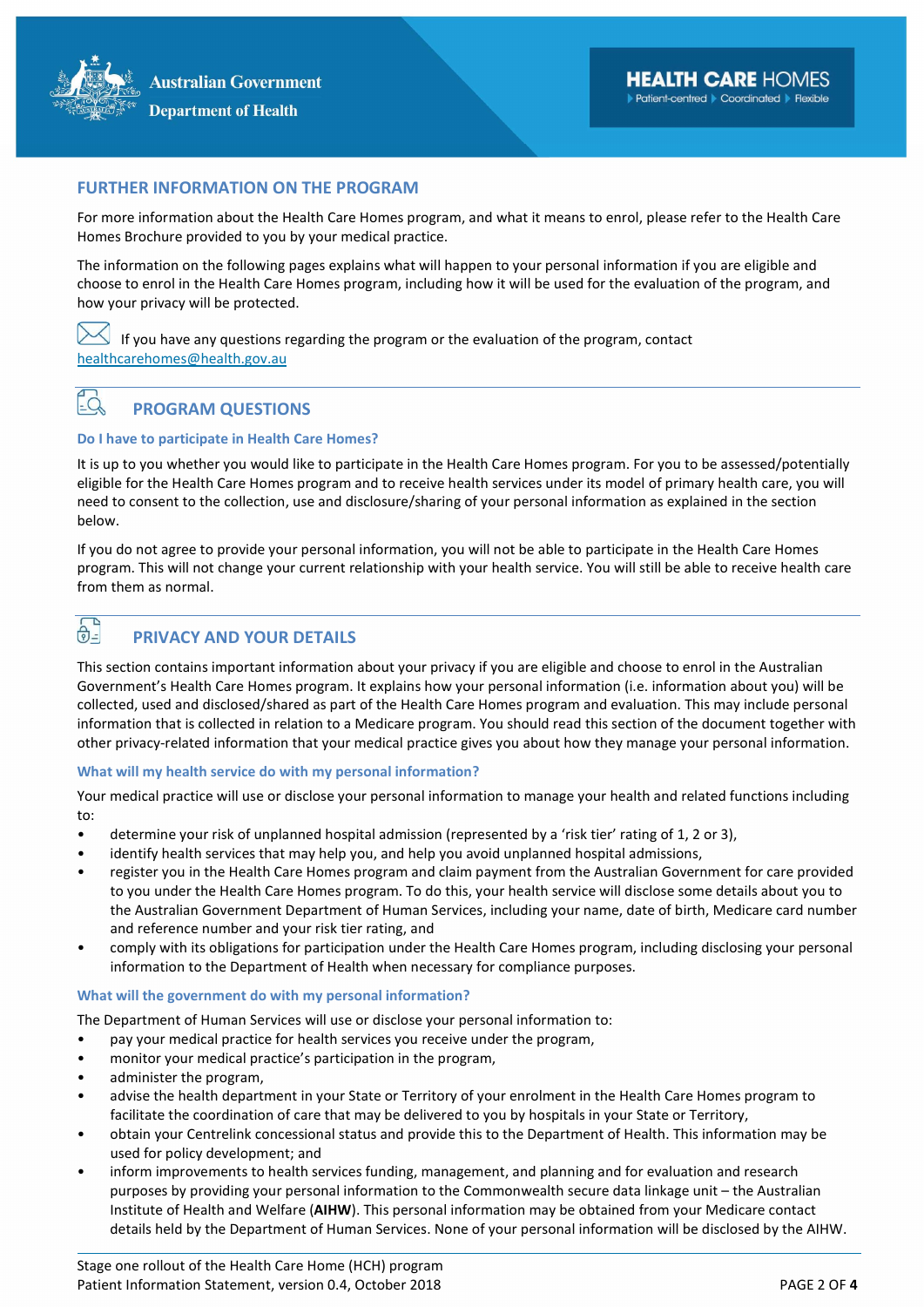

#### Will the Health Care Homes program use de-identified data?

To protect your privacy, unless otherwise specified in this document, only de-identified data will be used to monitor and evaluate the Health Care Homes program. 'De-identified' means that personal information such as your name, address, date of birth and Medicare card number have been removed from the data.

All due process and care is taken to minimise the risk of de-identified data being used to identify patients.

#### Will my personal information be stored overseas?

None of the Department of Human Services, the Department of Health or the AIHW will store your personal information overseas. Talk to your medical practice about how and where your medical practice stores your personal information.

#### $\equiv$ PROGRAM EVALUATION

#### Why should I provide feedback on the program?

Your comments and suggestions will help to assess the value of the Health Care Homes program for patients. It is not expected that there will be any benefits to you personally as a result of participating in the evaluation of the program. The information will be used to shape the program for the future to better meet the needs of patients with chronic disease.

#### Do I have to participate in the evaluation of the program?

You may be invited to take part in surveys, interviews or focus groups to evaluate the Health Care Homes program. If you do not wish to take part in these activities, you do not have to. Choosing not to participate will not affect the health care provided to you in any way.

If you chose to participate you can change your mind and withdraw at any point.

#### How will I be asked to provide feedback?

Your medical practice will disclose your contact details (your name, address, email address and phone number) to the evaluators of the Health Care Homes program – Health Policy Analysis Pty Ltd (HPA). This will allow the evaluators to invite you to respond to a survey or participate in an interview or focus group. Only a sample of patients will be invited to participate in interviews or focus groups.

HPA may be requested to disclose your contact information to the Department of Health under their contractual arrangements. Please note that this information cannot in any way be linked to your Medicare Benefits Schedule (MBS)<sup>1</sup> claims, Pharmaceutical Benefits Scheme (PBS)2 $^2$  claims or your medical practice data.

#### Has the evaluation model of the program been approved?

Yes, the evaluation of the Health Care Homes program was approved by the Department of Health Human Research Ethics Committee [Project 04-2017]. In September 2018, ethical oversight for the evaluation was transferred to the ACT Health Human Research Ethics Committee. Complaints about the ethical conduct of this evaluation should be made in writing to the ACT Health Human Research Ethics Office (ethics@act.gov.au).

### $\bowtie$  changing your details or making a complaint

To access, correct or make a complaint about personal information held by any of the entities referred to in this document, you can contact the Department of Health healthcarehomes@health.gov.au for information about how to do this.

Alternatively, you may obtain the privacy policies for the organisations referred to in this document directly, as set out below:

- the Department of Health go to the privacy policy at www.health.gov.au/privacy,
- your medical practice ask your health service for a copy of their privacy policy and any information you require about these matters,
- the Department of Human Services go to the Department of Human Services' Your Right to Privacy webpage at www.humanservices.gov.au/privacy, and
- the Australian Institute of Health and Welfare go to the privacy policy at www.aihw.gov.au/privacy/.
- Health Policy Analysis Pty Ltd (HPA) info@healthpolicy.com.au, and
- the health department in your State or Territory please contact these organisations directly to request a copy of their privacy policy.

 $\overline{a}$ 

Stage one rollout of the Health Care Home (HCH) program Patient Information Statement, version 0.4, October 2018 PAGE 3 OF 4

<sup>&</sup>lt;sup>1</sup> The MBS system collects information on your doctor visits and associated costs.

<sup>&</sup>lt;sup>2</sup> The PBS system collects information on the prescription medications you have filled at pharmacies.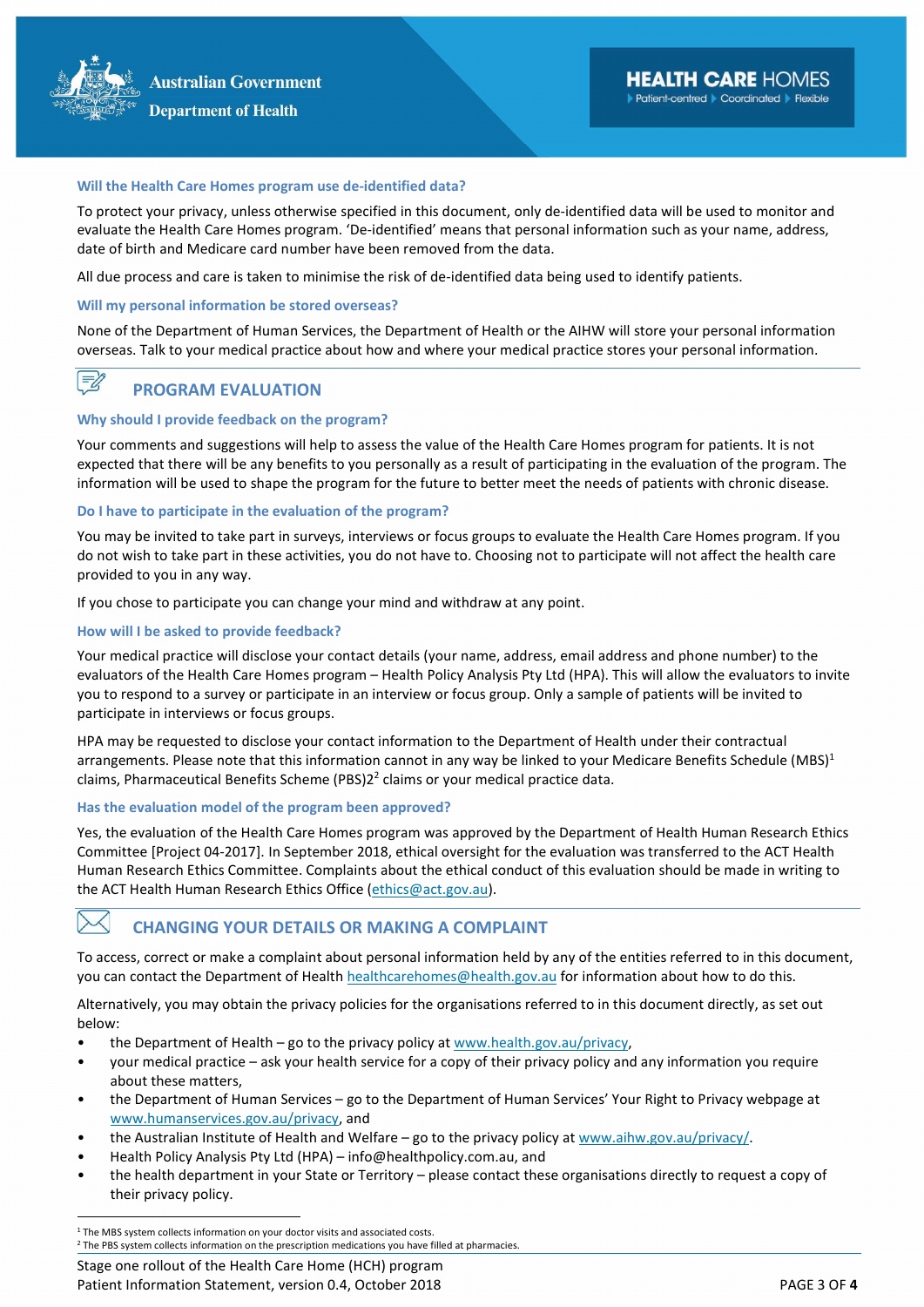**Australian Government Department of Health** 

## HEALTH CARE HOMES PATIENT ENROLMENT/CONSENT FORM

- 1. I have read the Patient Information Statement and understood it sufficiently to consent to participate in the Health Care Homes program. I have had the opportunity to ask any questions and am satisfied with the answers I have received (if eligible).
- 2. I understand that my enrolment in the Health Care Homes program is voluntary, that I am under no obligation to participate and that a decision not to participate will not affect my current medical treatment in any way.
- 3. I declare that I am not a resident of a residential aged care facility and I am not enrolled in the Coordinated Veterans' Care program.
- 4. I agree to seek care from my Health Care Home on an ongoing basis and commit to working with my healthcare team to identify my goals and needs to better manage my health.
- 5. My health service has provided me with information about the fees that they charge Health Care Home patients.
- 6. I consent to the collection, use and/or disclosure of my personal information as outlined in the Patient Information Statement.
- 7. I understand that de-identified data relating to myself and other Health Care Homes participants will be used to monitor and evaluate the Health Care Homes program.

| Patient Surname:                               | Date of birth: $\frac{1}{\sqrt{1-\frac{1}{2}}}$            |
|------------------------------------------------|------------------------------------------------------------|
| Patient First Given Name:                      | $\square$ Male<br>Gender:<br>$\Box$ Female<br>$\Box$ Other |
| <b>Patient Second Given Name:</b>              | <b>Residential Address:</b>                                |
| <b>Email Address:</b>                          | Contact telephone number:                                  |
| <b>Medicare Card Number:</b>                   | Centrelink CRN:                                            |
| Individual Reference Number: ______            |                                                            |
| Patient Signature:                             | Date: ___ / ___ / ____                                     |
| Name of person responsible (where applicable): | Relationship of person responsible to patient:             |
| Signature of person responsible:               | Date: ___/ ___/ ____                                       |
| <b>HEALTH SERVICE TO COMPLETE:</b>             |                                                            |
| Risk tier (1, 2 or 3):                         | <b>Risk Certificate Number:</b>                            |
| Lead Clinician Surname:                        | Lead Clinician Provider Number:                            |
| Lead Clinician Given Name:                     | HCH ID:                                                    |